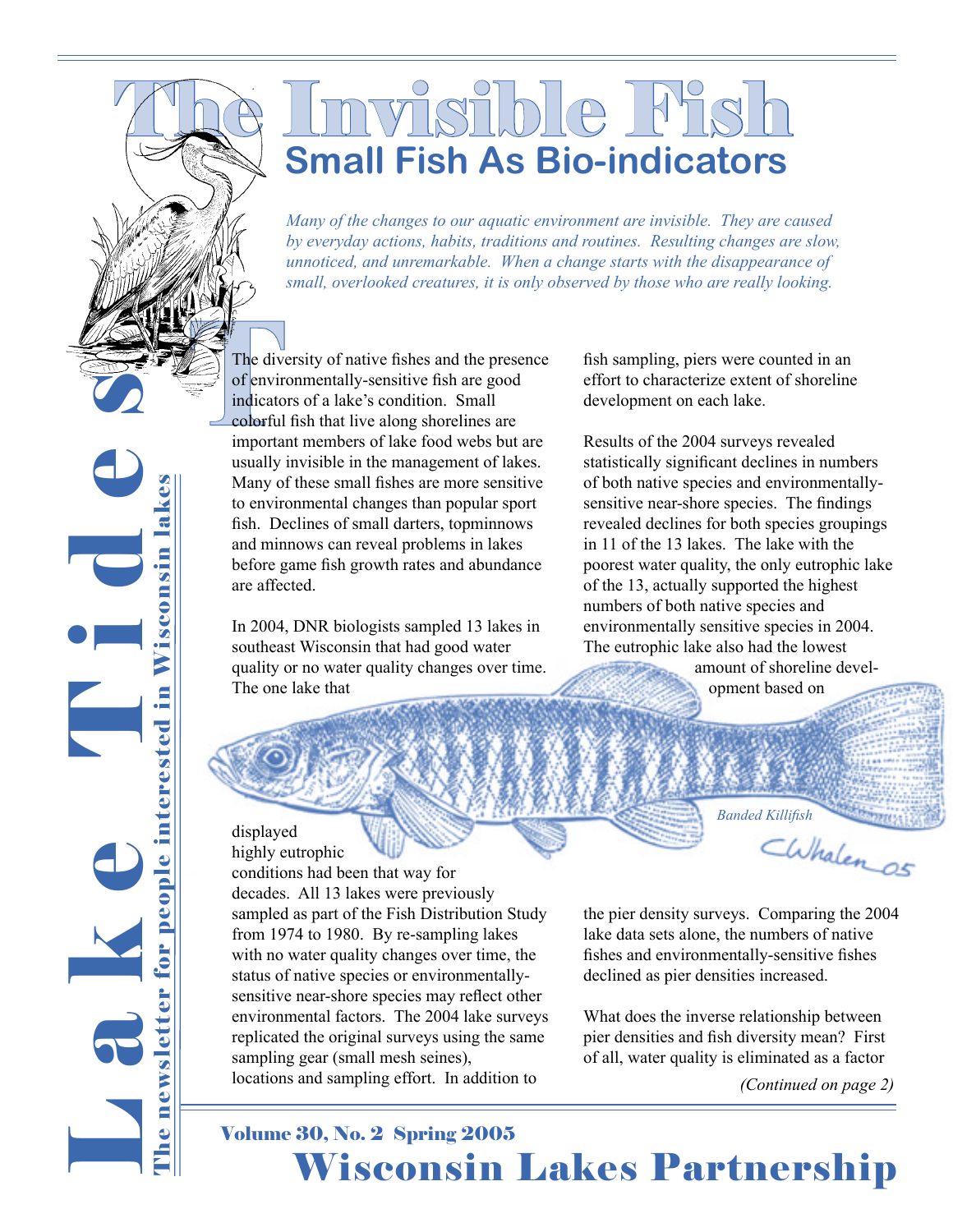#### *(The Invisible Fish, cont.)*





*Can you find the least darter?*

*Small fish declines may reflect aquatic vegetation loss from the cumulative effects of numerous types of development.* based on the types of lakes sampled and collective data results. Declines of several habitatsensitive species suggest shoreline habitat changes. In one of the lakes, pier numbers tripled from 1950 to 1996. Shoreline development can assume many forms including piers, shoreline armoring, suburbanized landscaped shores, powerboat scour, and mechanical or chemical aquatic plant removal. Species such as least darters, pug-

nose shiners, blacknose shiners and banded killifish are sensitive to aquatic vegetation loss. Their declines may reflect aquatic vegetation loss from the cumulative effects from numerous types of development.

Piers providing public and private access to public waters are the most common form of shoreline development. Piers can alter habitat by directly shading out aquatic plants underneath. Activities around piers such as motorboat mooring and scour can expand the loss of aquatic plant habitat beyond the shaded zone. Both direct shading effects and indirect effects of powerboat scour have been reported from studies conducted in the eastern U.S.

In 2004, DNR biologists monitored the shading effects at 26 piers from two of the 13 survey lakes. Sampling design included submersible light measurements, shaded and unshaded aquatic plant sampling, aquatic invertebrate sampling and minnow trap surveys. Results were consistent with previous studies that documented loss or reduction of aquatic plant habitat due to shading under piers. The study also revealed a reduction of aquatic invertebrates that coincided with reduced plant growth while juvenile sunfishes were significantly more numerous within aquatic vegetation than under piers. The near-shore fish study will continue with detailed map analysis to determine if land use changes correlate with native fish diversity.

Enjoying our time at the lake is a privilege that is filled with fun and joy but comes with some responsibilities. It is becoming more and more apparent that what we do on the lake can cause positive or negative change. These signs of change may be asking us: What price are we willing to let other species pay for our pleasure?

*By Dave Marshall, WDNR Water Resources Management Specialist, Fitchburg*

## **What's the Latest About Piers?**

DNR continues to work on revising NR 326, the state's pier rules, in response to 2004 legislative changes. DNR habitat protection staff are evaluating comments from over 300 citizens and organizations, and will use them to develop a final proposal for consideration by the Natural Resources Board. The rules must be approved by the board and by lawmakers before they go into effect, not likely until late 2005.

Most piers do not need a DNR waterway permit under the new law. An updated Pier Planner brochure available from DNR explains how to design and locate a pier that meets the law, avoids needing a permit and minimizes environmental harm. Piers do not need a permit if they are no more than 6 feet wide, are only as long as you need to dock your boat or reach a water depth of 3 feet, and have no more than two boat slips for the first 50 feet of frontage and one slip for every additional 50 feet of frontage. Piers exceeding these dimensions must get a one-time, individual waterway permit and review from DNR. When the proposed

permanent rules are completed, other quicker, less expensive permit options will be available for some larger piers. Until those permanent rules are in place, people with existing larger piers can continue to install them as before, while anyone seeking to install a new larger pier for the first time must seek a DNR individual permit. More information and the updated Pier Planner are available on DNR's website at http:// dnr.wi.gov/org/water/fhp/waterway/piers.shtml.

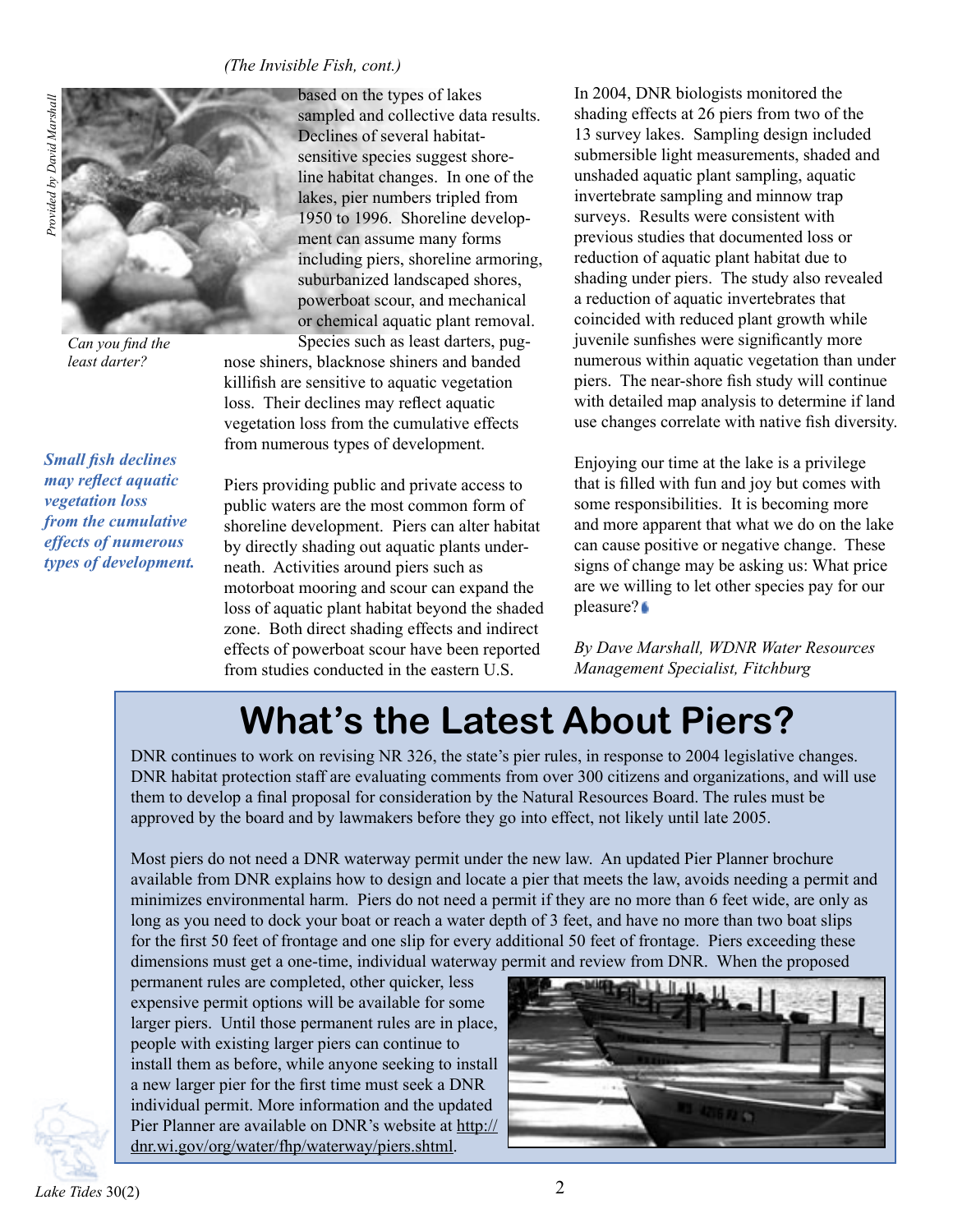## **Revised Shoreland Zoning Standards**

The state<br>that upda<br>governin<br>and refle<br>dvisory<br>listening The state is releasing a draft proposal that updates 35-year-old rules governing waterfront development and reflects two years of citizen advisory committee meetings, eight listening sessions and thousands of public comments.

> Todd Ambs, top water official for the Department of Natural Resources, says the proposal gives landowners significantly more flexibility on their waterfront but upholds the state's Constitutional responsibility to protect the lakes and rivers that belong to all Wisconsin citizens.

It outlines changes to Chapter NR

115 of the Wisconsin Administrative Code, which generally sets statewide minimum standards in unincorporated areas for lot sizes, how far buildings need to be set back from the water, limits on cutting trees and plants, and other rules intended to protect water quality, fish and wildlife habitat, and natural scenic beauty. The proposal represents the sixth individual draft DNR has developed in response to advisory committee and public comments.

Under this proposal, requirements for minimum lot sizes for single family homes and the building "setback" of 75 feet would remain the same. Where the current rule limits alterations, additions or major repairs to 50 percent of the structure's current equalized assessed value over the life of the structure, the proposal eliminates that 50 percent rule.

It significantly increases flexibility on repairing, rebuilding, and even expanding existing structures that are closer to the water than the current setback requirement. Property owners making major changes to a nonconforming structure would be required to take steps to mitigate or offset the impact of their actions on clean water and habitat in the portion of their property right next to the water, called the primary buffer.



*The new NR 115 will give increased flexibility to landowners and better protection to public waters.*

When owners of nonconforming structures start a building project that requires a building permit or some other county permit, they would be required to take actions to mitigate the potential impacts of their project on the primary buffer. They would have to restore native vegetation within the 35-foot primary buffer; get their septic system inspected and upgraded if necessary; develop an erosion control plan, and control for the impact of the hard or "impervious" surfaces on their property that contribute to runoff. They may also be required to remove accessory structures within the 35-foot primary buffer that do not have an exemption.

The net result of the proposed changes to NR 115 is that over time, more primary buffers will be restored with native plants and trees that can do a better job of filtering pollution and providing habitat.

To view the draft proposal, and all of the other materials that the advisory committee and DNR have reviewed and developed since starting the revision process in fall 2002, go to DNR's Web site: http://dnr.wi.gov, and use the drop down topic menu and select "shoreland management."

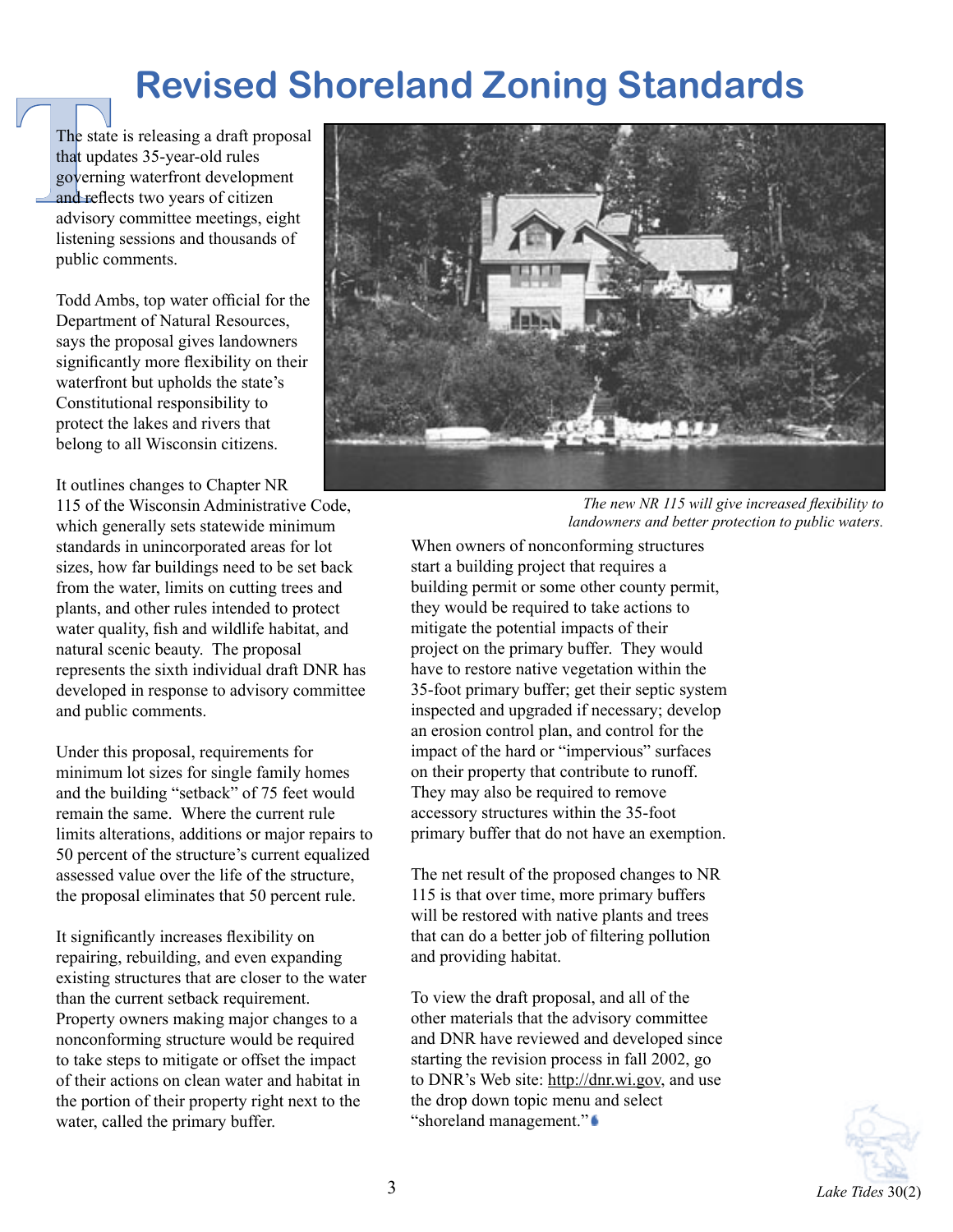# **Night Bowfishing<br>Some People Are Carping About It**

*'Twas the night before Independence Day and out on the water, not a creature was stirring, not even an otter. The fish poles were set by the screen door with care in hopes that a lunker soon would be there.* 

*The children were crashed on the cots in their rooms, While they dreamt of fireworks and all the big booms. And mom and I with sparklers, ready for the 4th, Had just settled down from the long drive 'Up North.'*

*When out on the lake there arose such a roar, I ran to the pier; I'd never heard it before. The din of a generator was filling the night, Joined by loud voices and a very bright light.*

Does the ab<br>
new twist of<br>
bowfishing,<br>
radar screen<br>
Is it an aggr Does the above scenario sound familiar? A new twist on the sport of bowfishing, night bowfishing, is coming up on some people's radar screens. The question seems to be: Is it an aggravation or a great way for people to take part in a sport that can lessen the population of a nuisance fish?

Bowfishing of rough fish (carp) during daylight hours has been legal in Wisconsin for many years. In 1999 state laws changed to allow bowfishing with lights at night. Darkness makes it easier to find, see and get close enough to carp to shoot them with a bow and arrow. Night bowfishers also feel there is less competition for space at night, compared with the more traditional daytime uses of a lake such as water skiing, swimming and angling. Nighttime harvests typically far outweigh daytime kills. On an average night a skilled bowfisher may shoot 200-300 carp. At 5-20 pounds a piece, that's a lot of carp! A buffalo fish (sometimes called carp) can weigh up to 69 pounds.

Carp are the primary target for bowfishing. In most waters, carp are considered a nuisance species that can have an adverse impact on water quality, aquatic plants and other fish species. While bowfishing certainly removes carp from a waterbody, it rarely puts much of a dent in reducing a lake's total carp population.

State law requires that any fish shot with an arrow must be taken out of the water and disposed of properly. Bowfishers arrange for carp disposal before they go out. Carp are used for gardens, composting or sometimes food.

Bowfishers formed the Wisconsin Bowfishing Association in 2000, shortly after the law allowing night bowfishing was passed. This organization supports bowfishing enthusiasts and also sponsors night bowfishing tournaments. Participation in the activity is still very small; less than 500 people have tried night bowfishing in Wisconsin.

Boats are typically used and must be wide enough to provide a stable platform. According to Matt Harris, President of the Wisconsin Bowfishing Association, bowfishers can spend anywhere from \$1,000 to \$50,000 on a boat outfitted with the needed equipment such as generators and lights, but generally spend between \$5,000 and \$12,000. A trolling motor helps them maneuver in shallow water. A new trend is the use of "airboats" (those we typically associate with the Everglades) which use motors to power propellers above water,

*In 1999 state laws changed to allow bowfishing with lights at night.*

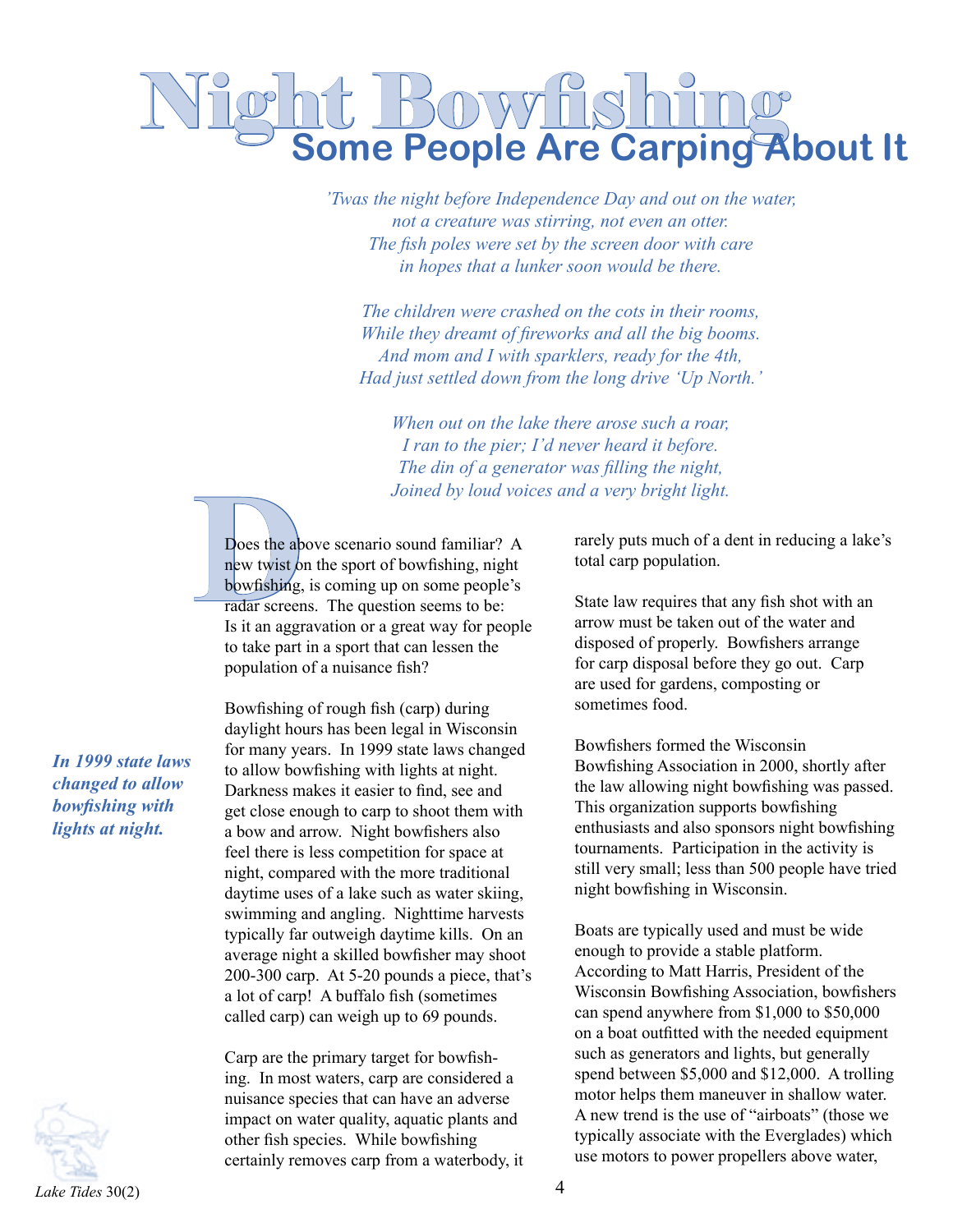mounted in the stern. These boats can operate easily in shallow water, but some people are concerned about the noise they make.

The issue seems to be less the taking of carp and more the concern over the noise and lights. Some boats light the water with 250- 500 watt halogen lights, which can reflect off the water. These lights are powered by generators that can be noisy and people may need to speak in a loud voice to be heard over the noise. Because sound carries so easily across the water, these noises may bother some lake residents.

Currently, night fishing with bow and arrow is limited to 53 lakes in Wisconsin. A new bill was recently introduced by Senators Zien, Brown, Reynolds and Grothman (Senate Bill 158) which would open up more waters of the state to bowfishing.

Conflicts can occur when public waters and private lands come together. Some property owners have complained of their peace being disturbed by night bowfishers. The Wisconsin Bowfishing Association contends they are doing a service by removing the nuisance fish and that any trouble in their sport comes

> from a minority of the participants. The association polices their own sport. Most bowfishers try to stay away from developed areas and may attempt to finish their hunting by a reasonable hour when most folks would still be awake and common household noises like TVs would cover some of the sounds.

Bowfishing is another example of the proliferation in

quantity and variety of water recreation experiences. If this sport grows at the pace

that some predict, there may be more bowfishing on more waterways. Like so many recreational lake uses, solutions to conflicts will likely involve compromises, such as time and space limits.

For more information about SB 158, contact your state legislator, or go to www.legis. state.wi.us/2005/data/SB158hst.html. For a list of which lakes can be bowfished or more information about the Wisconsin Bowfishing Association, go to www.wibfa.com.

*public waters and private lands come together.*

*Conflicts can occur when* 

*Two bigmouth buffaloes taken at the 2003 WBA State Tournament*

Other issues are the potential disturbing of spring spawning of musky and northern and the number of bowfishers. A common way for night bowfishers to operate is in a tournament setting. During tournaments in Wisconsin, up to 50 teams have competed to see who can shoot the most carp. As many as 3000 carp have been taken in a given night.

encourage bowfishing. Lake organizations on tournaments and even pay a small "bounty" per carp.

Sometimes lake organizations see bowfishing as a great way to reduce unwanted carp and large shallow lakes with sizeable carp populations such as Beaver Dam Lake and Petenwell/Castlerock may sponsor



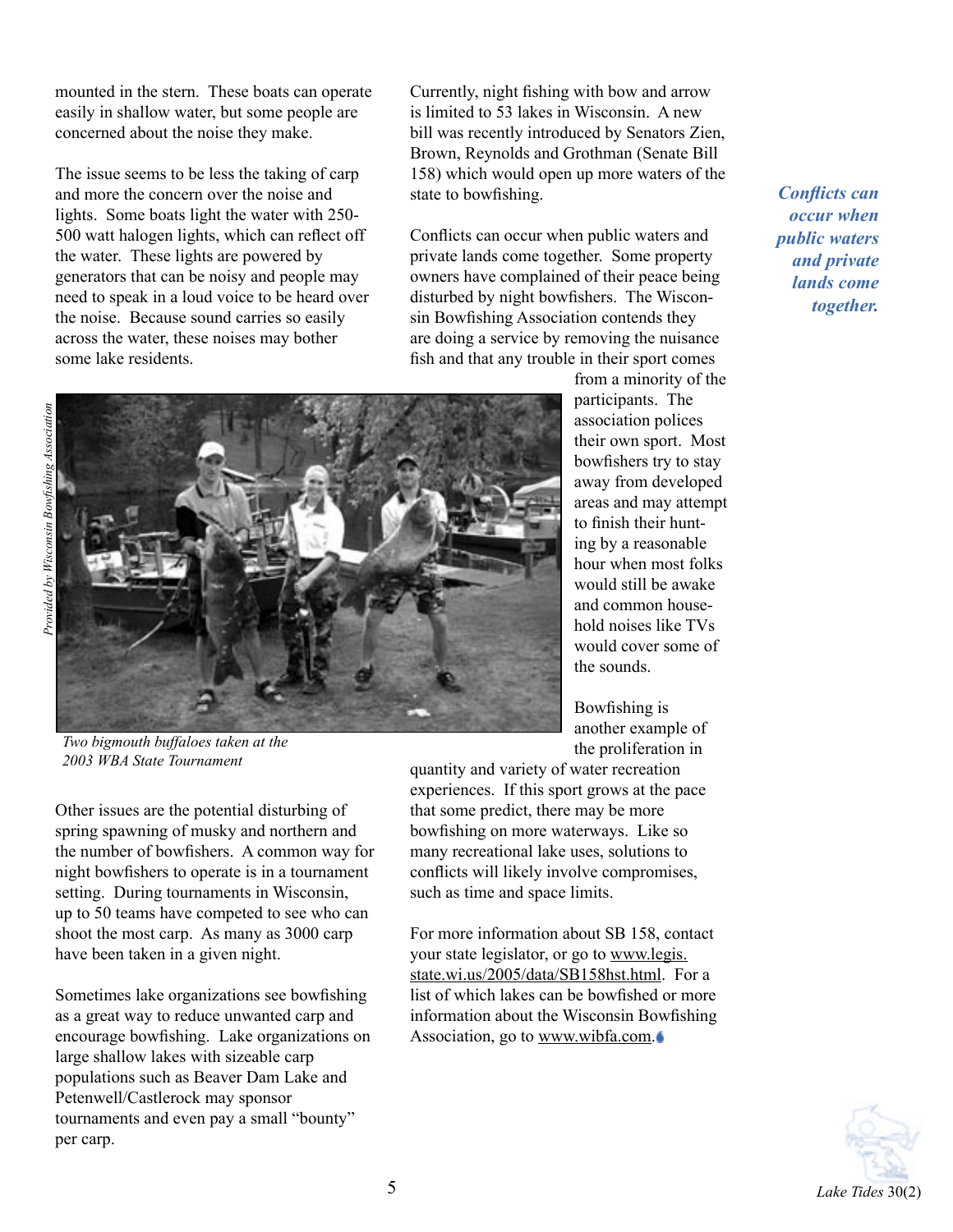# **Destratifying the Myths**

*For the past few decades, aeration has been used in lakes in an attempt to cure a whole host of ailments. However, reality sometimes falls short of the expectations. Aeration can be an effective tool for some lake management objectives, but not all lakes and lake issues are the same, and neither is the use of aeration as a management technique. Once you understand your lake's symptoms you can better determine if aeration is right for your lake. Let's look at three lake management concerns where aeration is considered as a management tool.* 

## **Fish Kills**

Fish K<br>Using aer<br>tool if, in<br>of Dissol<br>some lake<br>can get set Using aeration on "freeze out" lakes can be a tool if, in fact, there are fish kills from a lack of Dissolved Oxygen (DO). Ice cover on some lakes (usually shallow and small lakes) can get so thick that the volume of water for certain fish species is too small to hold the necessary DO levels to sustain life through the winter. In those cases fish actually suffocate and in the spring, the victims can be seen floating or washed up on shore. An aerator can help increase DO levels to some degree. This is achieved by adding DO directly to the water column or by maintaining open areas in the ice where gas exchange with the atmosphere can occur, which keeps sufficient oxygen in the lake. One concern to keep in mind is the question of safety. Aeration keeps ice from freezing, so making sure the open water area is properly marked as a thin ice area is vital.

#### **Destratification**

Another way aeration can be employed is during the summer to mix water in the lake through a technique called "destratification." Air is pumped through a network of perforated pipes to generate air bubbles. The air bubbles are not necessarily needed for adding DO but they act as a mechanism to erode a layering effect in the water column caused by different water temperatures. The border between the layers is called the thermocline. As some lakes stratify, the

bottom layer (hypolimnion) becomes anoxic (low DO) because it does not mix with the oxygen-rich upper layer of water (epilimnion). The hypolimnion changes to a chemically reduced state and there is much less oxygen in this bottom layer than in the upper layer. Dissolved oxygen levels can be so low that fish cannot survive for long and because of the reduced chemical state, nutrients are released from the sediments back into the water.

While some lakes stratify annually, others that are not as deep may weakly stratify temporarily, only to have a windy day mix it all up again. Lake managers call this condition polymictic. When a lake weakly stratifies and the hypolimnion begins to release nutrients, a strong wind can break the weak thermocline that separates the layers and re-circulate those nutrients back into the water column. Nutrients like phosphorus are now available and can cause algae to bloom. In these cases, aeration can be used to prevent a lake from stratifying, thereby eliminating an anoxic, nutrient-rich hypolimnion.



Does this mean that all lakes that stratify should use aeration to break up the thermocline? No… Stratifying is a perfectly normal process in deep lakes. However, some



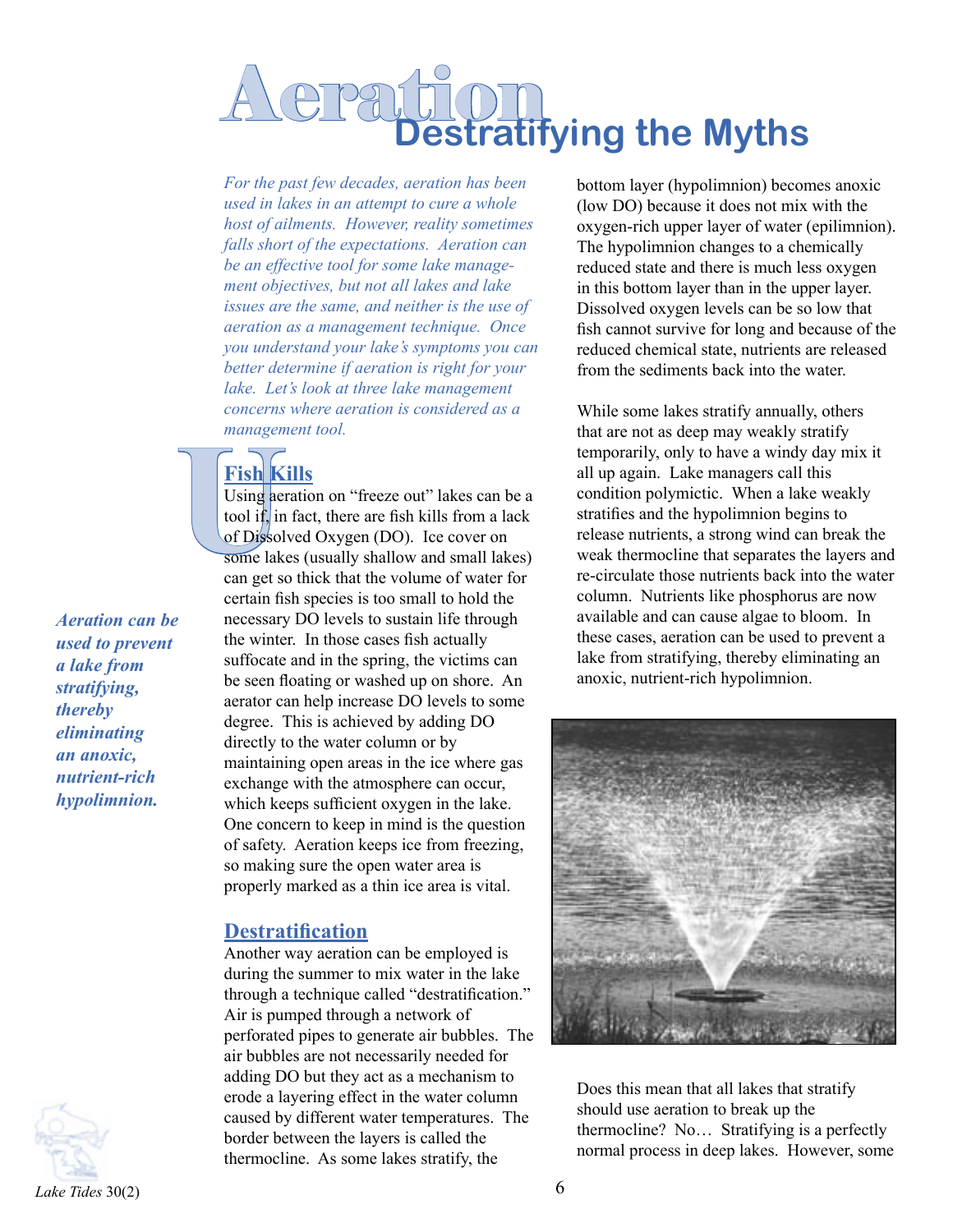lakes have increased nutrient loads due to human activities. The combination of excess nutrients and a polymictic lake can create a "nutrient pump" condition.

Aeration in this situation may be a management tool, but consult with your local lake coordinator and other unbiased professionals before pursuing this technique. This type of aeration has been employed in some Wisconsin lakes and has been successful. However, a project of this size takes careful planning and sampling to assure adequate aeration is occurring. It is possible to create zones of anoxic water that are continuously supplying nutrients even when the air pumps are running!

#### **Decreasing sediments**

Using aeration to decrease organic matter ("eat muck") is sometimes attempted and often unsuccessful. To date, very little research supports aeration as an effective means to decrease muck in the lake bottom. Research and anecdotal evidence shows that aeration works to break down organic matter in some cases. Wastewater treatment plants, where influent water is very rich in organic compounds, can have up to a 1000 times more Biochemical Oxygen Demand (BOD) than lakes. With that much BOD (which comes from organic matter), adding oxygen will increase bacteria which in turn break down organic matter. The wastewater industry has taken advantage of aeration to significantly reduce the organic matter in wastewater. Even with all the aerators working, treatment lagoons still accumulate sludge in the bottom.

Using aeration in a wastewater setting works, but using it in a lake to decrease organic matter (muck) doesn't always work. Research by Engstrom and Wright (2002) summarized that there is "...no evidence that aeration has enhanced the oxidation of organic matter." Despite a lack of evidence, some lakes still use aeration to attempt to reduce muck and cite an actual increase in depth near the aerators. It's important to remember that muck is very fine and can be easily re-suspended. In these situations, the question to ask is: Was the increase in depth

due to oxidation (was the muck eaten by bacteria?) or did the sediments get redistributed (blown away) only to reach the bottom someplace else?

Take a look at the sources of nutrients and organic matter in your lake. Aeration can be a tool to employ on some lakes, but many things need to be considered. First define the objective and decide if it is worth the expense, then consult with many people to see if the application is right for your lake.

*by Scott Provost, Water Resources Specialist, WDNR, Wautoma*

*Engstrom, D.R. and Wright, D.I. 2002. Sedimentological Effects of Aeration-Induced Lake Circulation. Lake and Reservoir Management 18(3): 201-214. North American Lake Management Society.*

#### **APM Online**

Understanding the role of aquatic plants in the ecology of your lake is a cornerstone to developing a sound lake management plan. Aquatic plants are as central to our lakes and rivers as the trees are to the forest. Loss or major changes in the make-up of aquatic plant communities can cause an unmendable tear in the fabric of a

water body's aquatic ecology. The Aquatic Plant Management (APM) guide is designed to help you navigate through the world of APM in Wisconsin, including understanding laws and permits, planning, control strategies, and where to go for assistance.

A draft of the APM guide can be downloaded at www.uwsp.edu/cnr/uwexlakes/ecology/APMguide.asp. Comments on the draft guide are welcomed.



*Aeration can be a tool to employ on some lakes, but many things need to be considered.*

quatic

In Wisconsin

anagement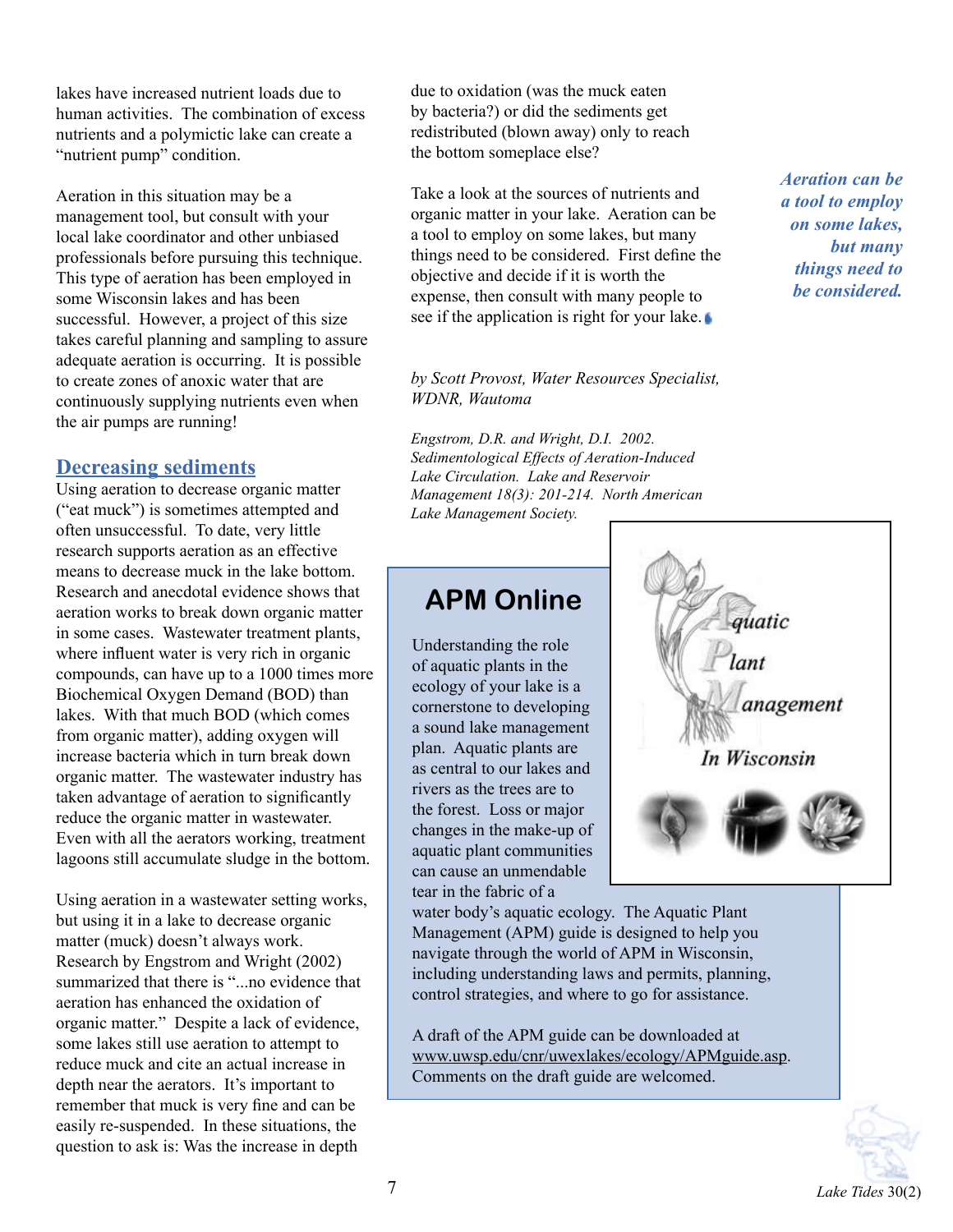# Holey Moley! **Star-nosed Mole Lives by Lakes**

On the ba<br>
and in we<br>
furry crea<br>
heard, bu<br>
creature i<br>
mere one On the banks of lakes, streams and ponds, and in wet meadows and marshes, lives a tiny, furry creature whose name you may have heard, but most likely have never seen. The creature is 6 to 8 inches long and weighs a mere one or two ounces. It has short, brown, dense fur and a long, scaly tail that is covered with coarse hair. It's a star-nosed mole (*Condylura cristata*), and its remarkable nose makes it very unique.

*The little starnosed mole has perhaps the best sense of touch of any mammal.*

While humans use their nose primarily for the sense of smell, the star-nosed mole uses it to touch things. The little star-nosed mole has perhaps the best sense of touch of any mammal. While "star-nose" might make you think of a nose with five points, in actuality its hairless nose is ringed by 22 pink, fleshy tentacles. There are 11 of these short tentacles on each side that make up the star. Each tentacle is covered with tiny bumps called Eimer's organs. Each Eimer's organ has three types of sensors, two of which are found in the skin of other mammals. The third type of sensor is unique to the star-nosed mole. This third sensor is thought to give the mole the ability to identify objects by their microscopic texture. The star possesses over 25,000 Eimer's organs in a space less than 1 square centimeter, making it incredibly sensitive.

The tentacles at the bottom of the star have the greatest density of Eimer's organs, and are probably used to identify prey. The starnosed mole, being a burrowing animal and a carnivore, eats worms and insects. It prefers, however, to hunt aquatic prey such as leeches or dragonfly and caddisfly larvae, among other aquatic macroinvertebrates. The mole will occasionally take crustaceans, mollusks and small fish. A star-nosed mole finds prey by feeling its surroundings with the tentacles on its nose. The tentacles move so rapidly they appear to us as a blur of motion,

touching up to 12 objects in one second. When the mole encounters a possible food item, it focuses the lowest, shortest, most sensitive tentacles on the prey. Using these supersensitive organs, the mole can identify the prey in under half a second. If the encountered item promises to be a tasty treat, the mole will put its 44 sharp and pointy teeth to work.

Like many other moles, the star-nosed mole digs networks of tunnels through moist soil. Although they do spend more time on the actual surface than other moles, when they burrow the tunnels are often deep enough to be hidden from our eyes. Occasionally they



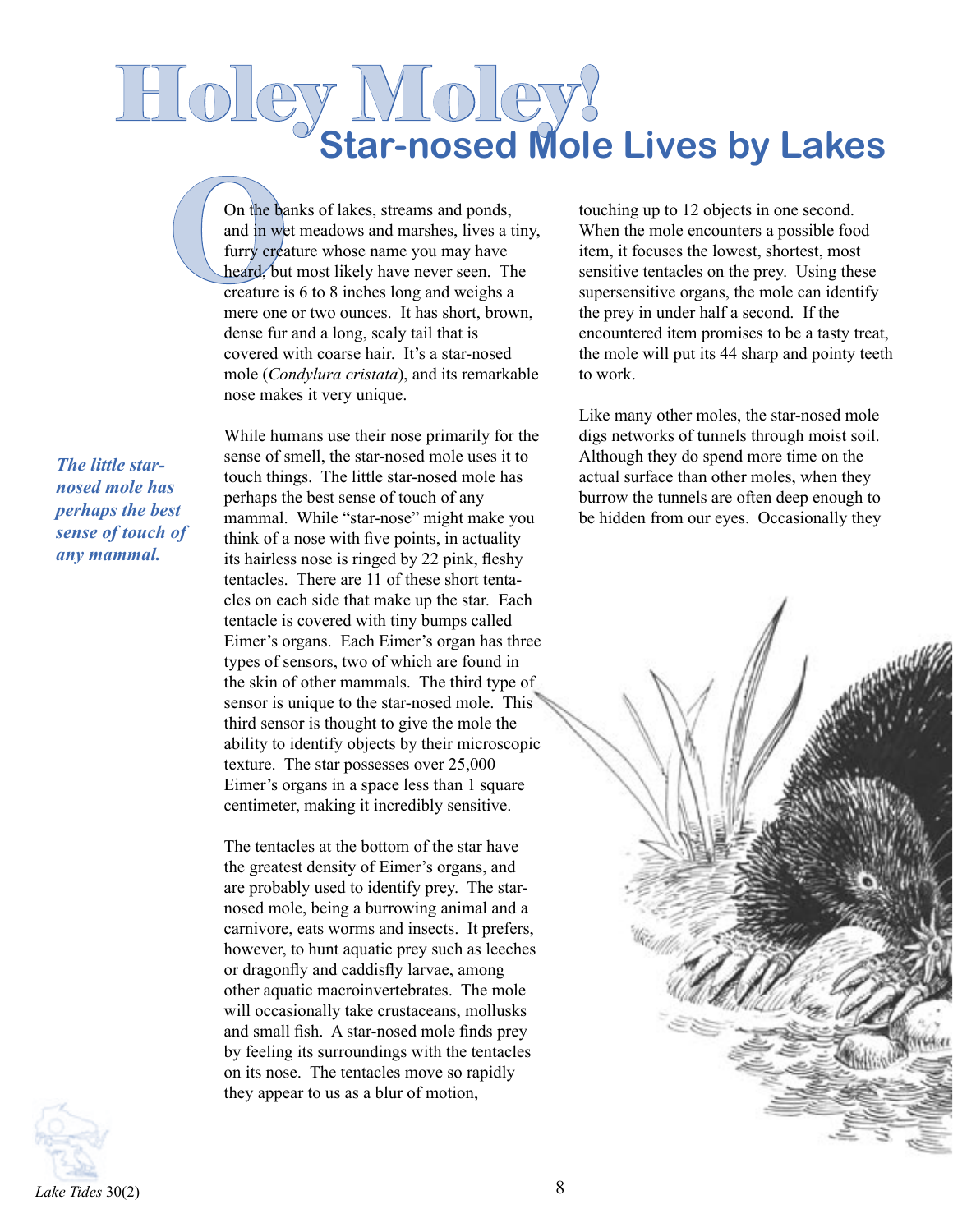will dig close enough to the surface to cause a raised ridge to appear. When the soil from these ridges pushes out to the surface, we find "molehills." Unlike other moles, however, the star-nosed is semiaquatic, so its tunnels may open under the surface of a stream or lake. The little mole with big paddle-like front feet is a good swimmer, using its front and hind feet to move through the water with a characteristic zig-zag motion. It will even swim under the ice, as the star-nosed mole is active and foraging all winter long.

This time of year, baby moles are being born. Although not much is known about how the star-nosed mole goes courting, it does seem



that males and females pair up as early as autumn and remain together throughout winter and into the mating season of March and April. (They are monogamous for this time, but may find new mates for the next breeding season.) They build a nest in a tunnel above the high water line, lining the nest with leaves and other vegetation. Between April and June, an average of five young are born in a litter. The little ones fend for themselves after three weeks, and are ready to raise their own baby moles by the following spring.

While this reproductive lifestyle sounds like it could lead to a lot of moles in little time, mole population is kept in check by predators. Since it spends time underwater as well as above ground, the star-nosed mole is vulnerable to many types of predators. From the air, owls hunt moles by night, and hawks search for them by day. Skunks, weasels, and fishers, as well as domestic dogs and cats, pose a threat on the ground. Underwater, the bullfrog and large-mouth bass find moles to be a good lunch. The mink, who is also semiaquatic, hunts moles both on land and in water. Besides providing a food source for many animals in wetland ecosystems, the star-nosed mole makes a good citizen by providing aeration to the roots of plants through its tunneling activities.

Next time you find that molehill in your yard, think of the little star-nosed mole, master of touch, going about his life in and around the lake. His tentacled nose might make him less than cute and cuddly, but he makes an important contribution to the overall health of his, and your, ecosystem.

*By Mary Pardee, Lake Education Specialist, UW-Extension Lakes Program*

*The star-nosed mole prefers to hunt aquatic prey such as leeches or dragonfly and caddisfly larvae, among other aquatic macroinvertebrates.*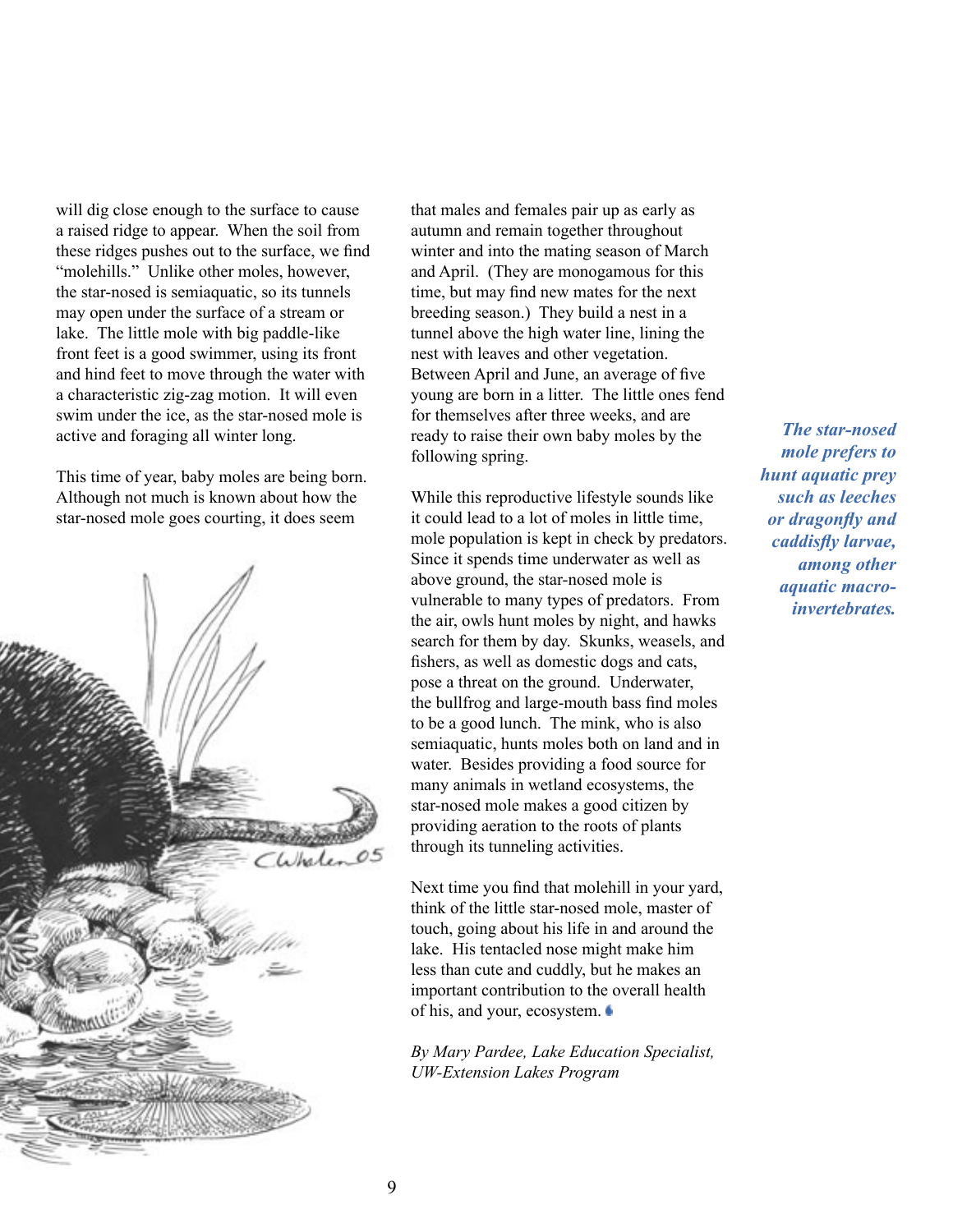## **Water in Our Veins:**

**Celebrating Lake Volunteers**<br>
Over 500 people gathered in Green Bay this Governor Jim Doyle joined the atte<br>
past April for the 2005 Wisconsin Lakes<br>
Convention to discuss the issues that face our and other resources, as past April for the 2005 Wisconsin Lakes Convention to discuss the issues that face our water resources today. Many of the discussions focused on the theme of volunteerism and leadership, as citizen efforts such as water quality monitoring are becoming increasingly important to our state's natural resources.



*Peter Murray, Executive Director, Wisconsin Association of Lakes, congratulates the Liberty Go-Getters 4-H Club while Jeff Bode, Wisconsin DNR, looks on.*

Governor Jim Doyle joined the attendees to discuss the importance of conserving lakes and other resources, as did Attorney General Peg Lautenschlager, State Representative Scott Gunderson, and DNR Secretary Scott Hassett. Dave Jones from StormCenter Communications, Inc. showed examples of ways that the media can deliver educational information about the environment. The packed agenda included over 100 speakers, with 56 concurrent sessions to choose from and many exhibits to peruse.

The Wisconsin Lakes Partnership congratulates the following winners of the 2005 Lakes Stewardship Awards: *Lifetime Achievement* – Elmer Goetsch *Public Service* – Patrick "Buzz" Sorge *Individual* – Sandy & Fred Anderson, and Wayne Towne *Youth* – Liberty Go-Getters 4-H Club *Group* – Pike Lake Chain of Lakes Association

**Mark your calendars for the 28th annual Wisconsin Lakes Convention to be held in Green Bay, April 20-22, 2006.**

## **Celebrating a Retirement**

After 31 years of working for the Wisconsin University System, Sally Marchel Handrich is retiring! Sally has served as the office manager for the UWEX-Lakes office for the past two years. Before she came to us, she worked 23 years for UW-Extension in Madison and six years in another UW-Stevens Point department.

While Sally will miss working with the Lake Leaders Institute, the Wisconsin Lakes Convention, and lake organization volunteers, she has many plans. Her gardens will be featured in the

Waupaca area Garden Walk & Art Stroll, scheduled for June 25. Of the 180 varieties of hosta she grows, Sally's favorite is called "guacamole."

Besides spending more time with her gardens and family, which includes two dogs and three cats, Sally has plans to travel to Pennsylvania, Arizona and Jamaica this year. We will miss her, but wish her the best of luck and lots of fun in a well-deserved retirement!



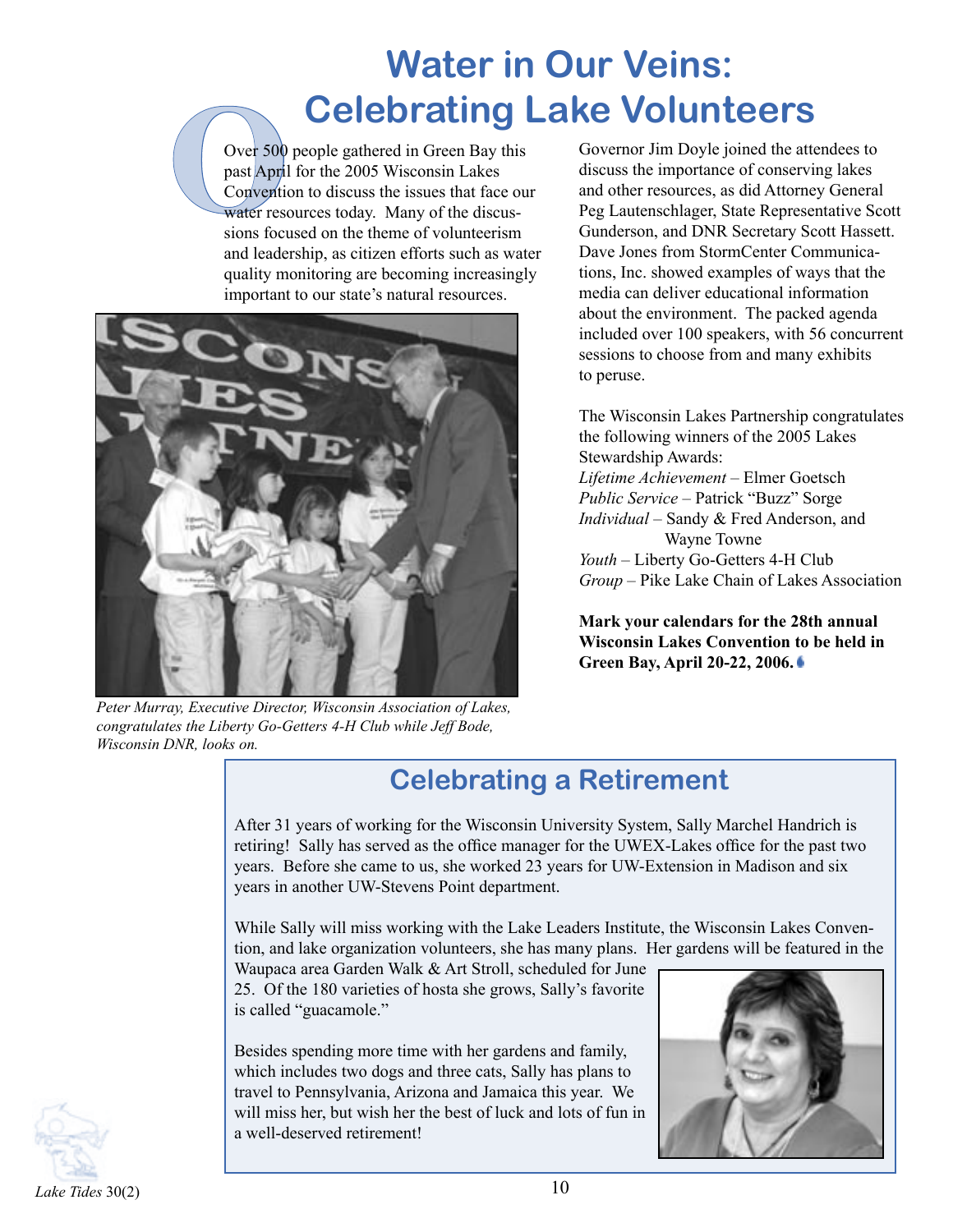#### **Contact information for the businesses and organizations that exhibited at the 2005 Wisconsin Lakes Convention:**

A. W. Research Laboratories, Inc. 218/829-7974, www.awlab.com

Ag Systems 800/523-2350, www.agsystemsonline.com

American Excelsior Company-Earth Science Division 630/978-2867, www.curlex.com

Applied Biochemists 608/524-4014, www.appliedbiochemists.com

Aquamarine, 262/547-0211

Aquarius Systems 262/392-2162, www.aquarius-systems.com

Aquatic Biologists, Inc. 920/921-6827, www.AquaticBiologists.com

Aquatic Engineering, Inc. 608/781-8770, www.aquaticengineering.org

Aron & Associates, 262/514-3234

Ayres Associates 715/834-3161, www.AyresAssociates.com

Barr Engineering Company 952/832-2810, www.barr.com

Cedar Corporation 715/235-9081, www.cedarcorp.com

Cerexagri, Inc., 608/798-3922, www.cerexagri.com

Construction Fabrics & Materials 608/839-8031, www.cfmwi.com

Crane Landscape & Design - Environmental Concepts 262/889-8802, www.cranelandscape.com

Earth & Road Corporation 608/592-3355, www.earthandroad.com

Eco-Building & Forestry, LLC 715/344-2817, www.eco-buildingandforestry.com

Environmental Horizons, Inc. 262/598-0597, www.environmentalhorizons.com

EnviroScience, Inc. 800/940-4025, www.enviroscienceinc.com

Foth & Van Dyke and Associates, Inc. 920/497-2500, www.foth.com

Hach Environmental 616/554-1127, www.hachenvironmental.com

Hey and Associates, Inc. 262/796-0440, www.heyassoc.com

In-Situ, Inc., 800/446-7488 Ext. 651

J. F. New & Associates, Inc. 608/240-1453, www.jfnew.com

L.J. Reas Environmental Consulting Corp. 920/294-3116, www.ljreas.com

Lake Renewal Co., 715/454-6258

Laub & Horton Insurance 414/220-4828, www.thehortongroup.com

Liesch Environmental Services, Inc. 608/223-1532, www.liesch.com

Loon Watch/Sigurd Olson Environmental Institute Northland College, 715/682-1223

Marine Biochemists 262/238-0406, www.marinebiochemists.com

Maxim Technologies 715/845-4100, www.maximusa.com

NES Ecological Services, 920/499-5789

Northern Environmental Technologies 800/498-3921, www.northernenvironmental.com

Oak Prairie Farm 800/894-3884, www.oakprairiefarm.com

Onterra, 920/338-8860

Petersen Supply 262/692-2416, www.petersenonsite.com

Professional Lake Management 800/382-4434, www.prolakemgmt.com

Renaissance Fertilizers, Inc. 800/395-4769, www.organicfertilizer.com

Ridgeview Insurance - Lake DIP, 608/655-4150

SePRO, 317/216-8360, www.sepro.com

Shore Sox Shoreline Restoration 651/353-5144, www.shoresox.com

Solar Bee/Pump Systems, Inc. 866/553-5590, www.SolarBee.com

Sweetwater Technology 218/927-2200, www.teemarkcorp.com

The Limnological Institute, 800/485-1772

Vierbicher Associates, Inc., 608/524-6468

Volrath Sales Group, Inc., 515/251-8926

Wisconsin Aquacultural Association, 920/730-0684

Wisconsin Dept. of Natural Resources 608/261-6416, www.dnr.state.wi.us

*List provided by the Wisconsin Association of Lakes*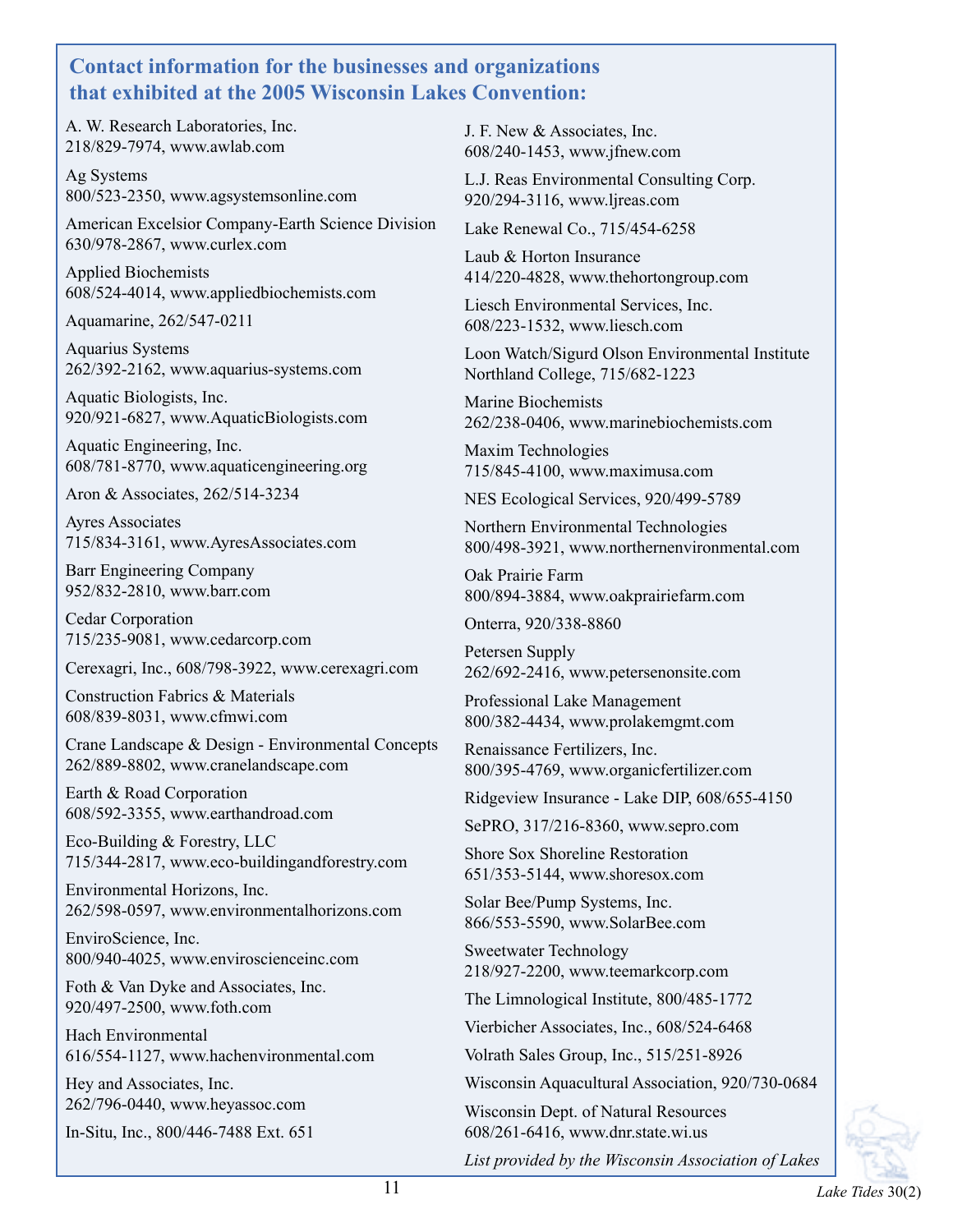*It was a black and sultry night. Not a breath of air was stirring. The lake's surface was as flat as glass. The first starburst lit up the sky in a wild and sizzling display of crimson and white. The water mirrored an exact duplicate, doubling the visual thrill…the Independence Day celebration had begun.* 

Thrills & Chills

**Fireworks on our Lakes**

How<br>the la<br>dought the la<br>Lake<br>July:<br>about How do you remember the Fourth of July at the lake? Barbeques, sparklers, boat parades around the lake? Here, at the UW-Extension Lakes office, phone calls about the Fourth of July sometimes go like this: "What can I do about my neighbor? My canvas boat awning burned off from falling hot fireworks, my beach is full of a nasty procession of scorched cardboard and plastic remains, the smoke makes us sick and I haven't seen my dog in two days! Not to mention what that noise is doing to the loons!"

*Fireworks over the water seem to be a "no brainer" as far as fire safety is concerned, yet doing so can cause human explosions.*

Fireworks are big business in the USA.<br>Fireworks around the lake?<br>Fireworks are big business in the USA. Fireworks around Independence Day are certainly an American tradition. Firing them over the water seems to be a "no brainer" as far as fire safety is concerned, yet doing so fireworks around the lake?

Fireworks are big business in the USA. According to the U.S. Census Bureau, the value of fireworks imported from China in 2003 was \$163.1 million, representing the bulk of fireworks imports to this country. In 2003, the U.S. consumed 220.8 million pounds of fireworks. Fireworks consist of a wide range of products with a highly variable composition. Although the available safety and environmental effect data on fireworks are often incomplete, issues with fireworks usually fall into the categories of noise, accidents, property damage and pollution.

#### **Noise**

Complaints of noise caused by fireworks are common around lakes in the beginning of July. The sounds of fireworks going off at all hours of the day and night can be more than

just an annoyance. The blast can terrify pets and wild animals alike, causing them to seek a place to hide or be overcome with physical effects such as trembling. The noise from exploding fireworks can top 130 decibels (dB). According to acoustic health specialists, exposures to 105 dB for one hour can cause hearing damage. The typical lake environment has noise levels from 30 dB to 50 dB.

#### **Accidents & Property Damage**

Fireworks are dangerous. They can cause burns, loss of limbs and sometimes death. They are extremely hot -- sparklers can burn at temperatures of over 1800 degrees. On average, annually about 9,000 people are injured severely enough by fireworks to require hospital treatment. Forty-five percent of those injuries occur to children younger than 15 years old.

fireworks on Wisconsin lakes are most<br>frequent in July.<br>**Pollution**<br>Some researchers believe heavy metal fallout<br>from exploding frequents poses a threat to the Annually, fireworks cause over 30,000 fires nationwide, resulting in millions of dollars of property damage. Reports of fires caused by fireworks on Wisconsin lakes are most frequent in July.

#### **Pollution**

from exploding fireworks poses a threat to the environment and us. Currently toxicological studies on the effects of fireworks on the environment are limited and vary in results. The solid reaction products that give us the pretty colors and special effects include a nasty bunch of chemical additives. The unknown factor is the concentrations needed to cause a problem. Fireworks are often propelled by charges of black powder (which contain carcinogenic sulfur-coal compounds). Ammonium perchlorate, which can cause problems with the human thyroid gland, is another ingredient used in fireworks and is not a good thing to find in our water. Ammonium perchlorate has been found in ground and surface water in California, Nevada, Utah and West Virginia. White phosphorus is another toxic substance used in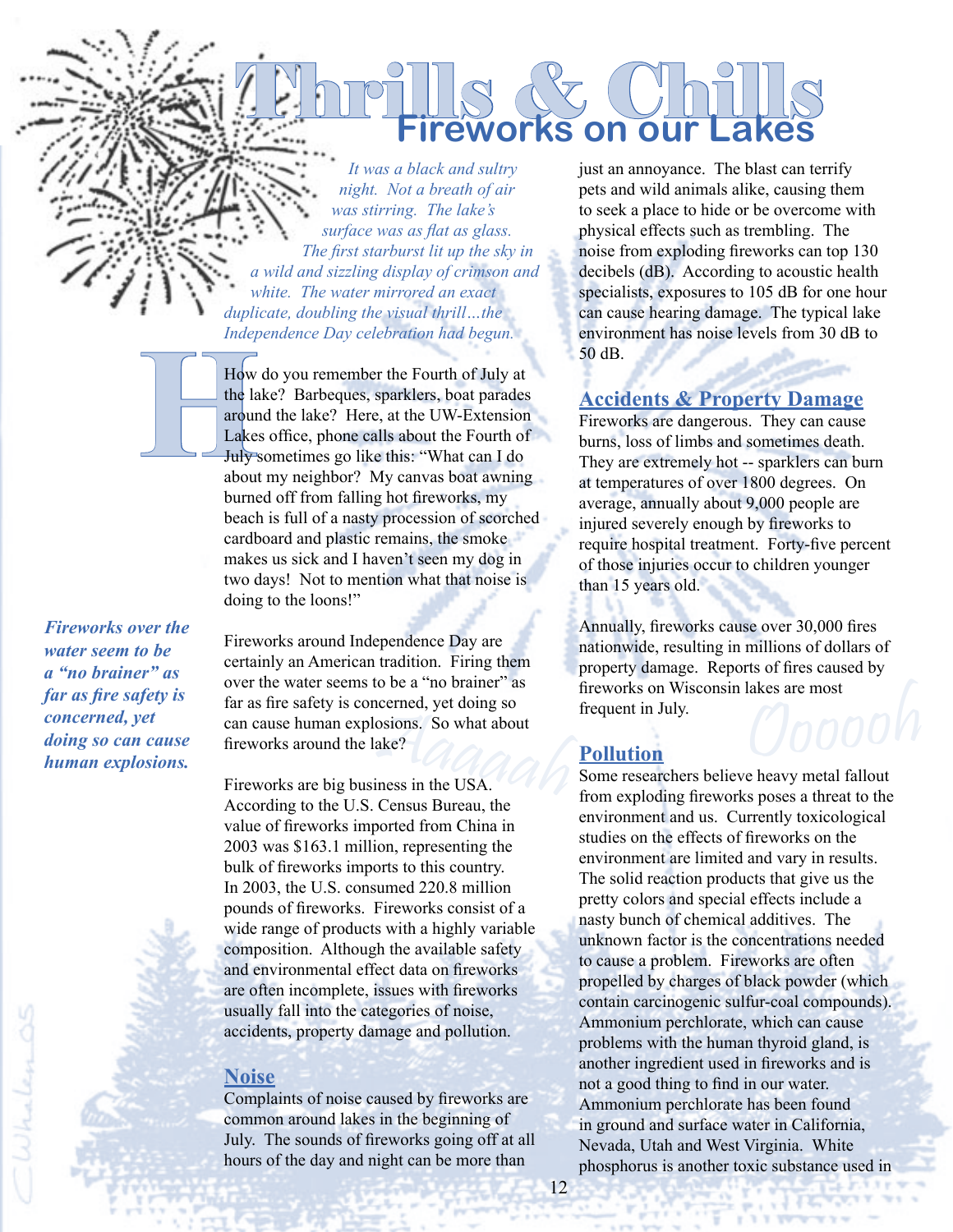fireworks. Its residue can persist in aquatic environments and has caused die-offs of fish and waterfowl.

Fireworks contain a number of other toxic metals that are used to create a range of colors. Strontium produces blazing reds; copper compounds burn blue; magnesium, titanium and aluminum create brilliant white sparks. Sodium chloride generates orangeyellow fire; boric acid burns green; potassium and rubidium compounds produce purples and burning lithium glows red. Glittering greens are produced by radioactive barium. These ingredients drift on the winds and settle into our water and soils.

During the Stockholm Water Festival in 1996, air pollutant levels were measured before and after the fireworks display. Levels of airborne arsenic were found to be twice as much as normal, while levels of mercury, cadmium, lead, copper, zinc and chromium were as high as 500 times above normal. Concern about these effects on their waters and people caused organizers to switch to a more environmentally-friendly laser light show.

Another type of pollution commonly complained about on Wisconsin lakes is the fireworks packaging materials such as cardboard, wood or plastic tubes and structural parts that drift up on shore or settle on the lake bottom.

Like so many other activities that we enjoy, watching fireworks comes at a price. Some of those costs, such as the noise and cardboard waste, are immediate and visible. Others, such as the carcinogenic chemicals let loose to contribute to the pollution of our soil, water and air, are not visible and often not thought about. Celebrating this Independence Day can be more enjoyable for everyone if we are all respectful of our neighbors and wildlife, cautious in how we use fireworks and concerned with the potential impact they may have.

*For information on the regulation of fireworks in Wisconsin, see Wisconsin Statute 167.10.*

#### *The Yellow Dog Watershed*

## **Wisconsin River of Words**

**2005 – 1st place winners in the Grades 10-12 category.** 

**To see all 2005 WROW winners, go to www.uwsp. edu/cnr/uwexlakes/row**

*The Yellow Dog Plains: One last piece Of untouched wilderness. River, stream, creek, Meandering through, All connected Like veins In the palm of my hand. Pouring into one another, Clear water Filling lakes, seeping into wetlands. This water, all connected, A haven for Coaster Brook Trout A hydration source for Moose and Deer And the Peregrine Falcon. Mineral rights, a mining company Sulfuric Acid contamination Carried along by River, stream and creek, All connected Filling lakes, bird and moose. My heart is connected too And the water flows out Through the corners of my eyes.*

Tess Clancy, Age 16 Conserve School, Land O' Lakes

*A Tranquil Moment Kerissa Nelson, Age 17 Grantsburg High School*



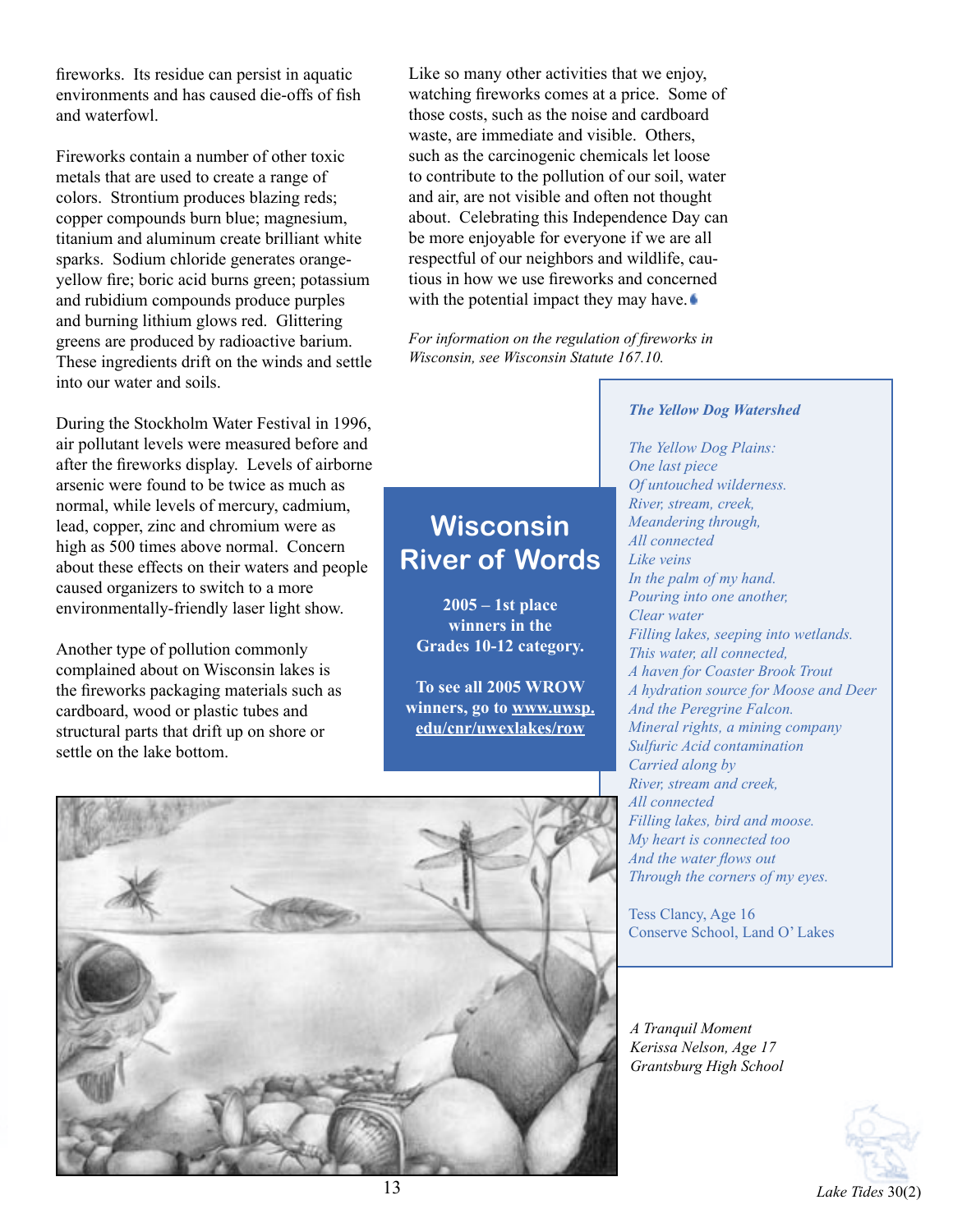## **Self-Help Lake Monitoring**

Citizens work with scientists on a regular basis to monitor the health of many of our natural resources including lakes, amphibians, birds, exotics, fish, forests, groundwater, invertebrates, mammals, rivers, streams, vegetation, watersheds, and wetlands. With training and quality assurance/quality control methods, the information that citizens gather can be used to make management decisions. As state budgets are cinched tighter, citizen participation in natural resource monitoring is becoming more necessary and important.

## **Self-Help Lake Monitors Celebrating 15 Years of Service**

Dianne Brown, Wazeecha Lake Bob Crane, Lake Wissota Verene Crane, Lake Wissota Robert Damon, Long Lake Ariel Dickerman, Falk Lake, Gull Lake, Love Lake Kent Dickerman, Falk Lake, Gull Lake, Love Lake Darlene Fiske, Adelade Lake Ken Fiske, Adelade Lake David Grether, Loon Lake, Lower Red Lake Jack Hafner, Hasbrook Lake Walt Hallen, Ashippun Lake Richard Lathrop, Devils Lake, Presque Isle Lake Candy McMahon, Long Lake John McMahon, Long Lake Jim Merkowitz, High Lake Dave Opsteen, Rose Lake Patrick Perkins, Bass Lake Carol Schumacher, Clark Lake Paul Schumacher, Clark Lake Barb Spees, Lake Huron Marc Spees, Lake Huron Robert Tiede, Sissabagama Lake Robert Wiethaup, Horsehead Lake, Lake Five

Fortunately, citizen-based monitoring activity continues to gain momentum. Last year, the first annual Citizen-Based Monitoring Conference focused on how the Department of Natural Resources can better serve and support monitoring programs. To this end, a new Citizen-Based Monitoring Coordinator position was created, \$100,000 in partnership program funding was awarded, a Citizen-Based Monitoring Network was established, legislation is pending which will form an advisory council, and a new website was developed to list programs, news, events and funding sources (http://atriweb.info/cbm/).

The new developments are a testimony to how strongly Wisconsin citizens care about their natural resources. The hard work and dedication of the many volunteers assist natural resource professionals in making sound management decisions. The Self-Help Lake Monitoring Program is one monitoring success story involving over 1200 volunteer monitors over an almost 20-year span. In recognizing volunteers who have dedicated years of their time to monitor our lakes, we extend a thank you to all Wisconsin citizens who take part in natural resource monitoring.

### **Self-Help Lake Monitors Celebrating 100 Secchi Disk Readings**

Gayland Jensen, Big Butternut Lake Merle Johnson, Horseshoe Lake Larry Kochendorfer, Amacoy Lake Don Krueger, Pigeon Lake David McLaughlin, Lipsett Lake Ron Nieman, Lake Noquebay Roy Redlich, Broken Bow Lake Ken Sedmak, Town Corner Lake Bob Strobush, Apple River Flowage Paul Volek, Montgomery Lake

Herb Jensen, Okauchee Lake Paul Kuhn, Two Sisters Lake Dan Mersel, Fawn, North, Spider and Clear Lake Richard Bjodstrup, Ottawa & Pretty Lake William Wilcox, Nelson Lake Tom Ganfield, Whitewater Lake Don Macintosh, Grindstone Lake Barry Borman, Birch Island Lake Arlene Borman, Birch Island Lake

Patricia Juday, Anderson Lake Tom Ammend, Long Lake Richard Jochem, Lac Sault Dore Mary Adams, Plummer Lake Glenn Grage, Namekagon Lake Sandra Anderson, Whitefish Lake Kenn Krouse, Little Newton Lake James Jana, Fish Lake Verlyn Benoy, Magnor Lake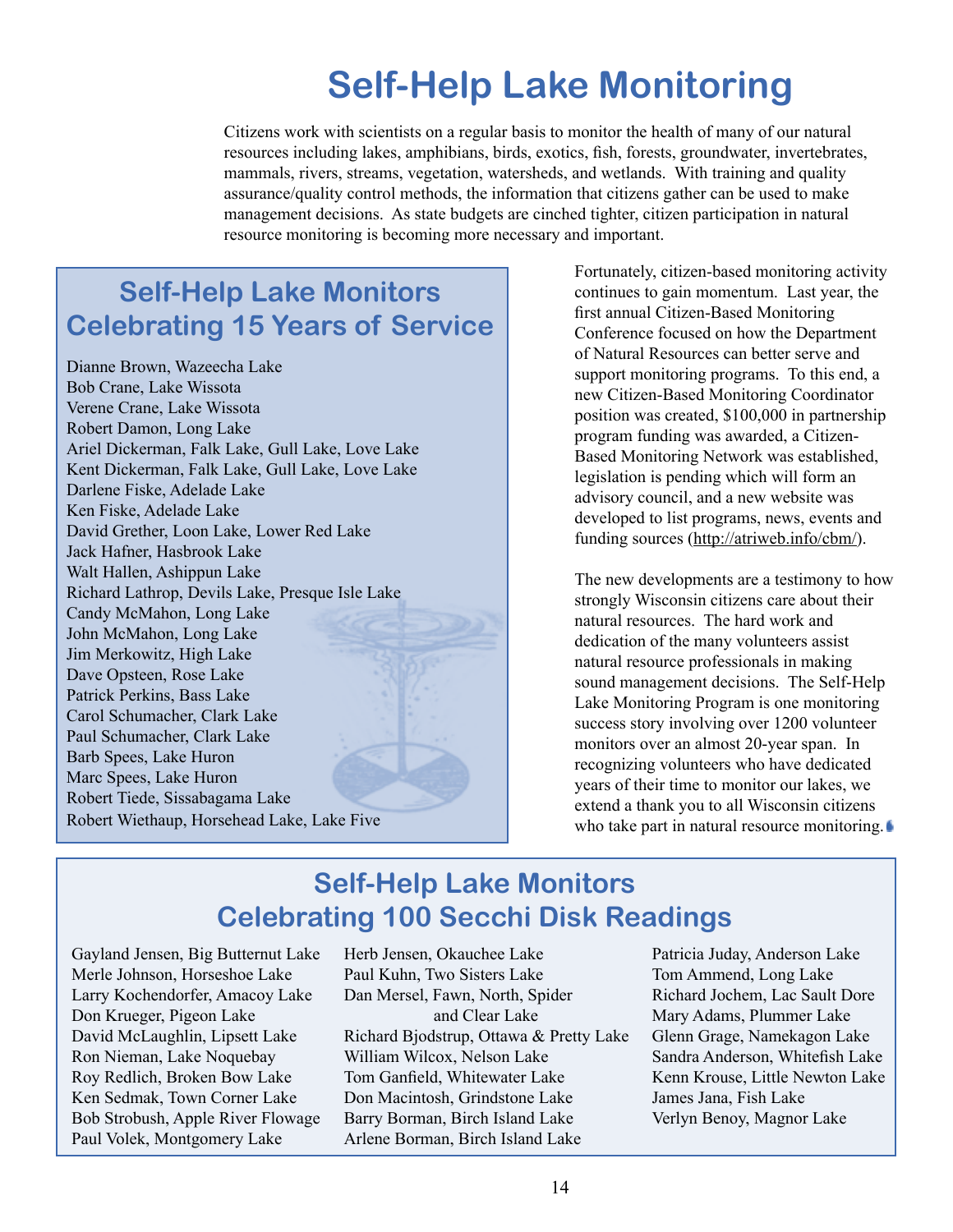

invasive species month and scheduled events about invasive species, visit http://invasivespecies.wi.gov/awareness/.

**June 2, 2005** - Clean Boats, Clean Waters Training - Minocqua, 6-9 p.m., Lakeland Campus. Contact Laura.Felda@dnr.state.wi.us or 715-346-3366.

**June 11, 2005** - Clean Boats, Clean Waters Training - Florence, 9-12 a.m., Resource Center. Contact Laura.Felda@dnr.state.wi.us or 715-346-3366.

**June 11, 2005** - Wetland Restoration Workshop - Manitowoc, 8 am - 4 pm, Woodland Dunes Nature Center. Co-sponsored by Manitowoc County Lakes Association. For information, call 608-250-9971.

**June 16, 2005** - Clean Boats, Clean Waters Training - Madison, 2-5 p.m., Big Splash, Dane County. Contact Laura.Felda@dnr.state.wi.us or 715-346-3366.

**June 18, 2005** - Clean Boats, Clean Waters Training - Barron, 8:30-12 noon, location TBA. Contact Laura.Felda@dnr.state.wi.us or 715-346-3366.

**June 21, 2005** - Clean Boats, Clean Waters Training - Eagle River, 1-4 p.m., Big Splash, Vilas County. Contact Laura.Felda@dnr.state.wi.us or 715-346-3366.

**June 23, 2005** - Clean Boats, Clean Waters Training - Cable, Northwest Wisconsin Lakes Conference Attendees only. Contact Laura.Felda@dnr.state.wi.us or 715-346-3366.

**June 23-24, 2005** - Northwest Lakes Conference -Telemark Convention Center, Cable. 7:30 a.m. to 3:45 p.m. For more information, contact the Wisconsin Association of Lakes at 800-542-5253 or 608-662-0923 or see www.wisconsinlakes.org/events/NWLC05.pdf

All of June - Invasive Species Awareness Month - For more information about<br>
Imagive species Awareness Magnitude devents about invasive species, visit<br>
Interaction about Consent Matter, Clean Waters Training - Mirocequa, 6 **July 16, 2005** - Project Loonwatch Loon Population Survey - 5-10 a.m. Volunteers needed to survey the numbers of loons, loon nests and loon chicks on 258 randomly selected lakes across central and northern Wisconsin, by canoe, kayak or on foot. For more information contact Brian Fox at FoxB01@northland.edu.



**July 24-29, 2005** – Natural Resource Careers Workshop – Central Wisconsin Environmental Station, Amherst. For ages 14-17. Contact 715-824-2428 or see www.uwsp.edu/cwes.

**October 21-22, 2005** - 2005 Citizen-based Monitoring Conference - Manitowish Waters. See http://atriweb.info/cbm

**November 9-11, 2005** - North American Lake Management Society Annual Meeting - Madison. See http://www.nalms.org